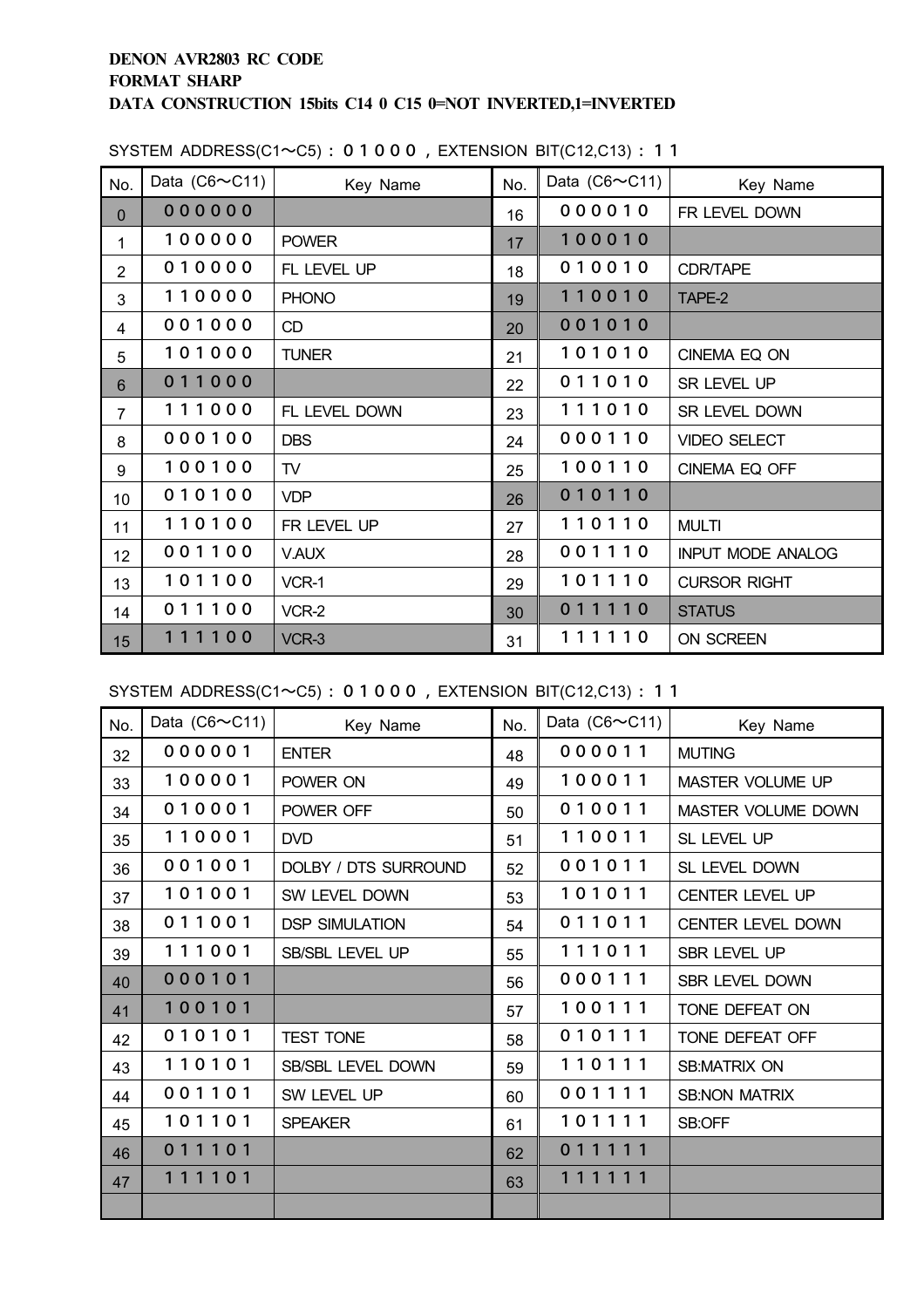| No.            | Data $(C6 \sim C11)$ | Key Name                   | No. | Data $(C6 \sim C11)$ | Key Name                 |
|----------------|----------------------|----------------------------|-----|----------------------|--------------------------|
| 0              | 000000               | ALL BASS DOWN              | 16  | 000010               | ZONE2 CD                 |
| $\mathbf{1}$   | 100000               | <b>DTS SURROUND</b>        | 17  | 100010               | <b>ZONE2 TUNER</b>       |
| $\overline{2}$ | 010000               | SURROUND BACK ON/OFF       | 18  | 010010               | ZONE2 VDP                |
| 3              | 110000               | MASTER VOL. PRESET1(0dB)   | 19  | 110010               | ZONE2 V.AUX              |
| $\overline{4}$ | 001000               |                            | 20  | 001010               | ZONE2 VCR-1              |
| 5              | 101000               | MASTER VOL. PRESET2(-20dB) | 21  | 101010               | ZONE2 TAPE-2             |
| 6              | 011000               | MASTER VOL. PRESET3(40dB)  | 22  | 011010               | <b>MULTI PRESET UP</b>   |
| $\overline{7}$ | 111000               | ZONE2 VOL. PRESET1(0dB)    | 23  | 111010               | <b>MULTI PRESET DOWN</b> |
| 8              | 000100               | ZONE2 VOL. PRESET2(-20dB)  | 24  | 000110               |                          |
| 9              | 100100               | ZONE2 VOL. PRESET3(40dB)   | 25  | 100110               | ZONE2 VCR-2              |
| 10             | 010100               | ZONE2 DBS                  | 26  | 010110               | ZONE2 VCR-3              |
| 11             | 110100               | HOME THX CINEMA            | 27  | 110110               | ZONE2 TV                 |
| 12             | 001100               |                            | 28  | 001110               | ZONE2 CDR/TAPE           |
| 13             | 101100               | ZONE2 VOLUME UP            | 29  | 101110               | <b>STEREO</b>            |
| 14             | 011100               | ZONE2 VOLUME DOWN          | 30  | 011110               | <b>DIRECT</b>            |
| 15             | 111100               | ZONE2 PHONO                | 31  | 111110               |                          |

SYSTEM ADDRESS(C1~C5) : , EXTENSION BIT (C12,C13) :  $01$ 

SYSTEM ADDRESS(C1~C5) : , EXTENSION BIT (C12,C13) :  $01$ 

| No. | Data $(C6 \sim C11)$ | Key Name                  | No. | Data $(C6 \sim C11)$ | Key Name          |
|-----|----------------------|---------------------------|-----|----------------------|-------------------|
| 32  | 000001               | SYSTEM SET UP             | 48  | 000011               | CH VOLUME UP      |
| 33  | 100001               | <b>SURROUND PARAMETER</b> | 49  | 100011               | CH VOLUME DOWN    |
| 34  | 010001               |                           | 50  | 010011               |                   |
| 35  | 110001               | <b>CURSOR UP</b>          | 51  | 110011               |                   |
| 36  | 001001               | <b>CURSOR DOWN</b>        | 52  | 001011               |                   |
| 37  | 101001               |                           | 53  | 101011               | INPUT MODE EXT.IN |
| 38  | 011001               |                           | 54  | 011011               | <b>INPUT MODE</b> |
| 39  | 111001               |                           | 55  | 111011               | ALL TREBLE UP     |
| 40  | 000101               | <b>5CH/7CH STEREO</b>     | 56  | 000111               | ALL TREBLE DOWN   |
| 41  | 100101               | 2CH PLAY(INPUT CH)        | 57  | 100111               | TUNER SHIFT A     |
| 42  | 010101               | MULTI CH PLAY (INPUT CH)  | 58  | 010111               | TUNER SHIFT B     |
| 43  | 110101               |                           | 59  | 110111               | TUNER SHIFT C     |
| 44  | 001101               | <b>AUDIO FUNCTION</b>     | 60  | 001111               | TUNER SHIFT D     |
| 45  | 101101               | <b>VIDEO FUNCTION</b>     | 61  | 101111               | TUNER SHIFT E     |
| 46  | 011101               |                           | 62  | 011111               | ZONE2 DVD         |
| 47  | 111101               | CH SELECT                 | 63  | 111111               | ALL BASS DOWN     |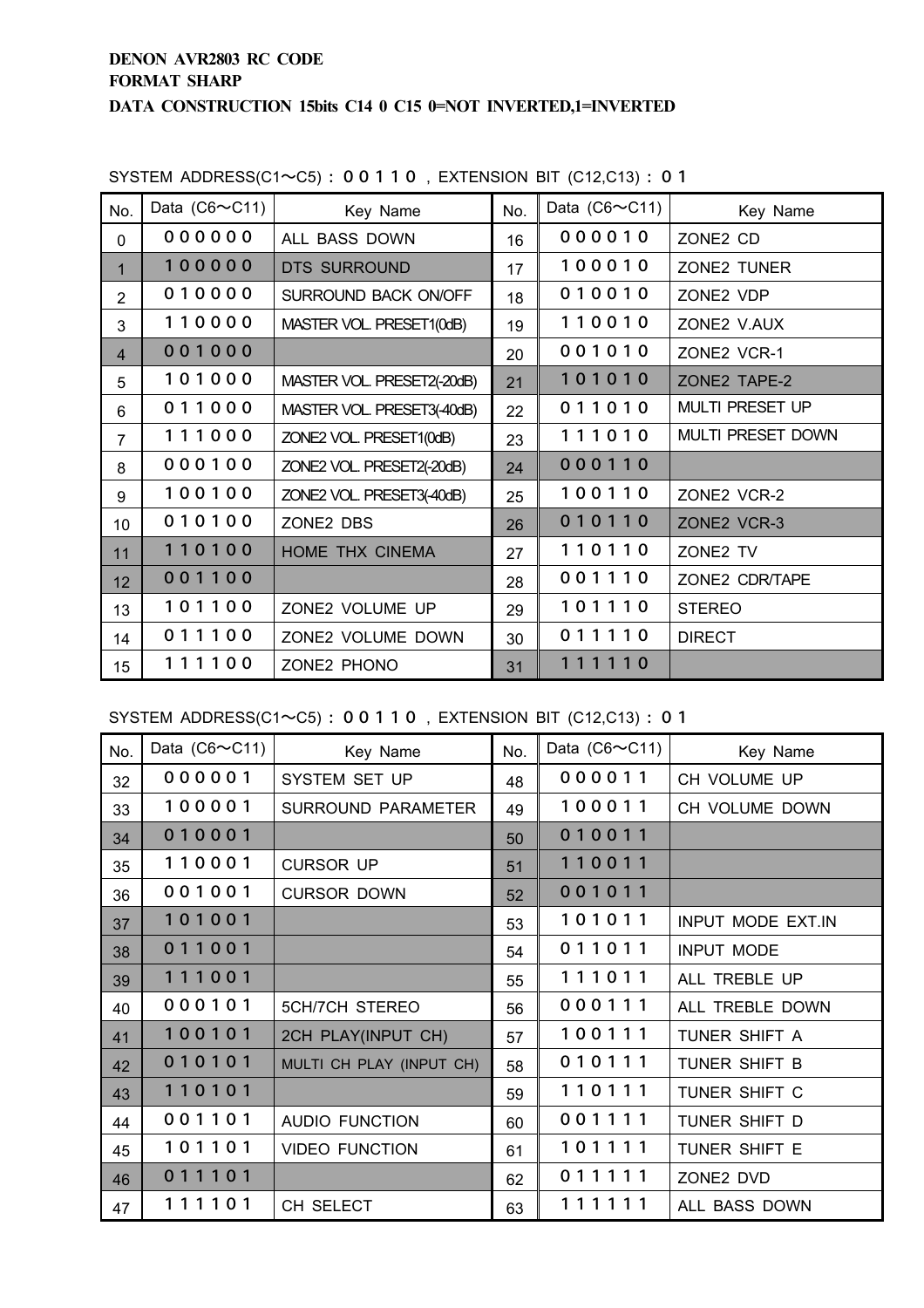| No. | Data $(C6 \sim C11)$ | Key Name | No. | Data $(C6 \sim C11)$ | Key Name           |
|-----|----------------------|----------|-----|----------------------|--------------------|
| 32  | 000001               |          | 48  | 000011               |                    |
| 33  | 100001               |          | 49  | 100011               |                    |
| 34  | 010001               |          | 50  | 010011               |                    |
| 35  | 110001               |          | 51  | 110011               |                    |
| 36  | 001001               |          | 52  | 001011               |                    |
| 37  | 101001               |          | 53  | 101011               |                    |
| 38  | 011001               |          | 54  | 011011               |                    |
| 39  | 111001               |          | 55  | 111011               |                    |
| 40  | 000101               |          | 56  | 000111               |                    |
| 41  | 100101               |          | 57  | 100111               |                    |
| 42  | 010101               |          | 58  | 010111               |                    |
| 43  | 110101               |          | 59  | 110111               |                    |
| 44  | 001101               |          | 60  | 001111               |                    |
| 45  | 101101               |          | 61  | 101111               |                    |
| 46  | 011101               |          | 62  | 011111               |                    |
| 47  | 111101               |          | 63  | 111111               | <b>CURSOR LEFT</b> |

#### SYSTEM ADDRESS(C1~C5) : , EXTENSION BIT (C12,C13) :  $10$

SYSTEM ADDRESS(C1~C5) : , EXTENSION BIT (C12,C13) :  $11$ 

| No.            | Data $(C6 \sim C11)$ | Key Name            | No. | Data $(C6 \sim C11)$ | Key Name                |
|----------------|----------------------|---------------------|-----|----------------------|-------------------------|
| $\mathbf 0$    | 000000               |                     | 16  | 000010               |                         |
| $\mathbf 1$    | 100000               | TUNER PRESET CH 1   | 17  | 100010               |                         |
| $\overline{2}$ | 010000               | TUNER PRESET CH 2   | 18  | 010010               |                         |
| 3              | 110000               | TUNER PRESET CH 3   | 19  | 110010               |                         |
| 4              | 001000               | TUNER PRESET CH 4   | 20  | 001010               |                         |
| 5              | 101000               | TUNER PRESET CH 5   | 21  | 101010               | TUNER PRESET DOWN       |
| 6              | 011000               | TUNER PRESET CH 6   | 22  | 011010               | TUNER PRESET UP         |
| $\overline{7}$ | 111000               | TUNER PRESET CH 7   | 23  | 111010               | <b>TUNER BAND</b>       |
| 8              | 000100               | TUNER PRESET CH 8   | 24  | 000110               | TUNING MODE(AUTOMANUAL) |
| 9              | 100100               |                     | 25  | 100110               | TUNER TUNING UP         |
| 10             | 010100               |                     | 26  | 010110               | TUNER TUNING DOWN       |
| 11             | 110100               |                     | 27  | 110110               |                         |
| 12             | 001100               | <b>TUNER MEMORY</b> | 28  | 001110               |                         |
| 13             | 101100               | <b>TUNER SHIFT</b>  | 29  | 101110               |                         |
| 14             | 011100               |                     | 30  | 011110               |                         |
| 15             | 111100               |                     | 31  | 111110               | <b>DIMMER</b>           |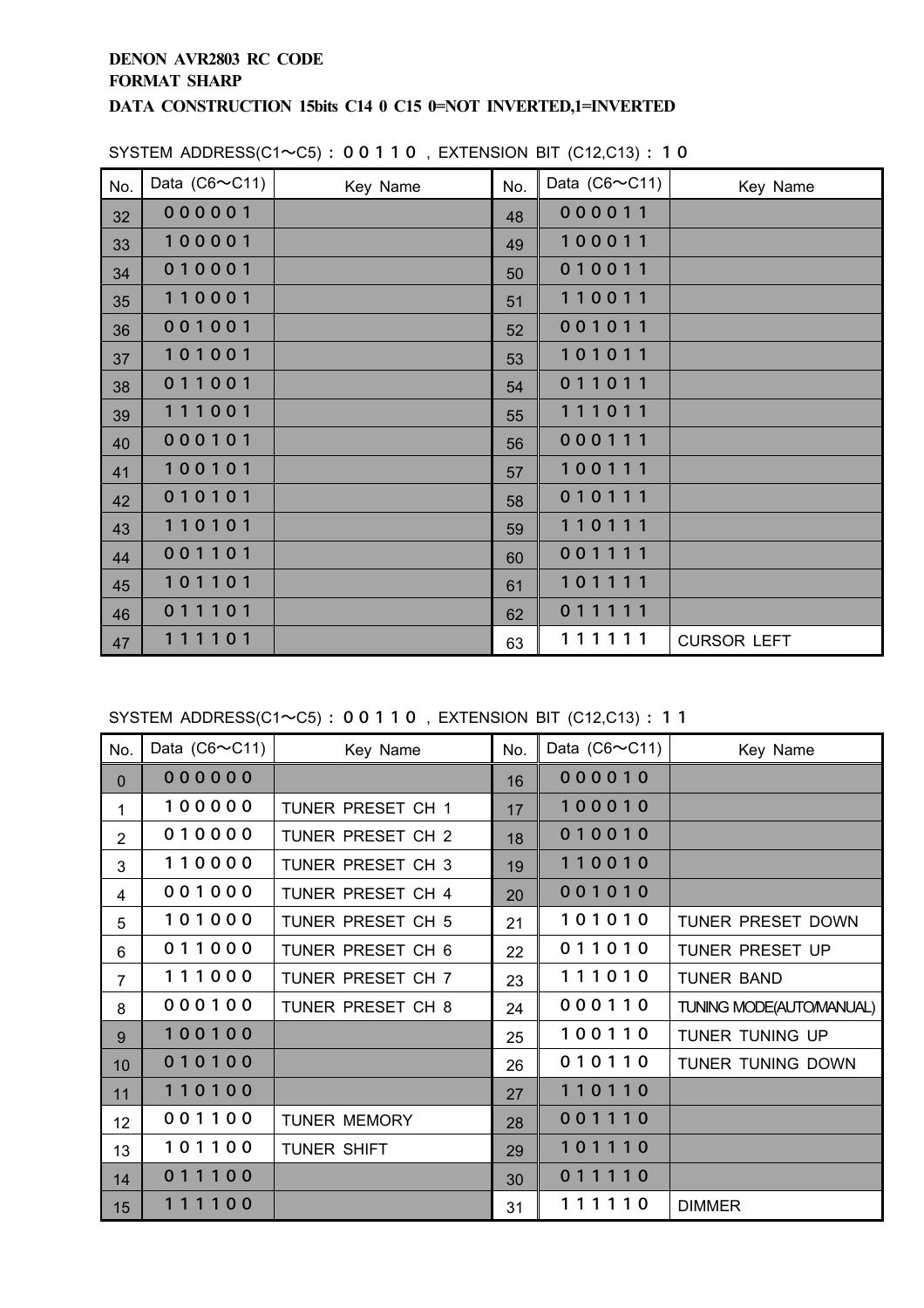| No.            | Data $(C6 \sim C11)$ | Key Name           | No. | Data $(C6 \sim C11)$ | Key Name          |
|----------------|----------------------|--------------------|-----|----------------------|-------------------|
| $\mathbf{0}$   | 000000               |                    | 16  | 000010               |                   |
| 1              | 100000               |                    | 17  | 100010               |                   |
| $\overline{2}$ | 010000               |                    | 18  | 010010               | ZONE1 TV          |
| 3              | 110000               |                    | 19  | 110010               | ZONE1 DBS/SAT     |
| $\overline{4}$ | 001000               |                    | 20  | 001010               | ZONE1 VCR-1       |
| 5              | 101000               |                    | 21  | 101010               | ZONE1 VCR-2       |
| 6              | 011000               |                    | 22  | 011010               | ZONE1 VCR-3       |
| $\overline{7}$ | 111000               |                    | 23  | 111010               | ZONE1 V.AUX       |
| 8              | 000100               | <b>ZONE1 TUNER</b> | 24  | 000110               |                   |
| 9              | 100100               | ZONE1 PHONO        | 25  | 100110               |                   |
| 10             | 010100               | ZONE1 CD           | 26  | 010110               |                   |
| 11             | 110100               |                    | 27  | 110110               | ZONE1 TAPE-1      |
| 12             | 001100               |                    | 28  | 001110               | ZONE1 TAPE-2      |
| 13             | 101100               |                    | 29  | 101110               | MULTI ZONE ON/OFF |
| 14             | 011100               | ZONE1 DVD          | 30  | 011110               |                   |
| 15             | 111100               | ZONE1 VDP          | 31  | 111110               |                   |

#### SYSTEM ADDRESS  $(C1 \sim C5) : 0 1 0 0 0$ , EXTENSION BIT  $(C12, C13) : 1 0$

SYSTEM ADDRESS (C1~C5) : , EXTENSION BIT (C12,C13) :  $10$ 

| No. | Data $(C6 \sim C11)$ | Key Name    | No. | Data $(C6 \sim C11)$ | Key Name        |
|-----|----------------------|-------------|-----|----------------------|-----------------|
| 32  | 000001               |             | 48  | 000011               |                 |
| 33  | 100001               |             | 49  | 100011               |                 |
| 34  | 010001               |             | 50  | 010011               |                 |
| 35  | 110001               |             | 51  | 110011               |                 |
| 36  | 001001               |             | 52  | 001011               |                 |
| 37  | 101001               |             | 53  | 101011               |                 |
| 38  | 011001               |             | 54  | 011011               |                 |
| 39  | 111001               |             | 55  | 111011               |                 |
| 40  | 000101               |             | 56  | 000111               |                 |
| 41  | 100101               |             | 57  | 100111               | MAIN ZONE ON    |
| 42  | 010101               | PURE DIRECT | 58  | 010111               | MAIN ZONE OFF   |
| 43  | 110101               |             | 59  | 110111               | MULTI ZONE2 ON  |
| 44  | 001101               |             | 60  | 001111               | MULTI ZONE2 OFF |
| 45  | 101101               |             | 61  | 101111               |                 |
| 46  | 011101               |             | 62  | 011111               |                 |
| 47  | 111101               |             | 63  | 111111               |                 |